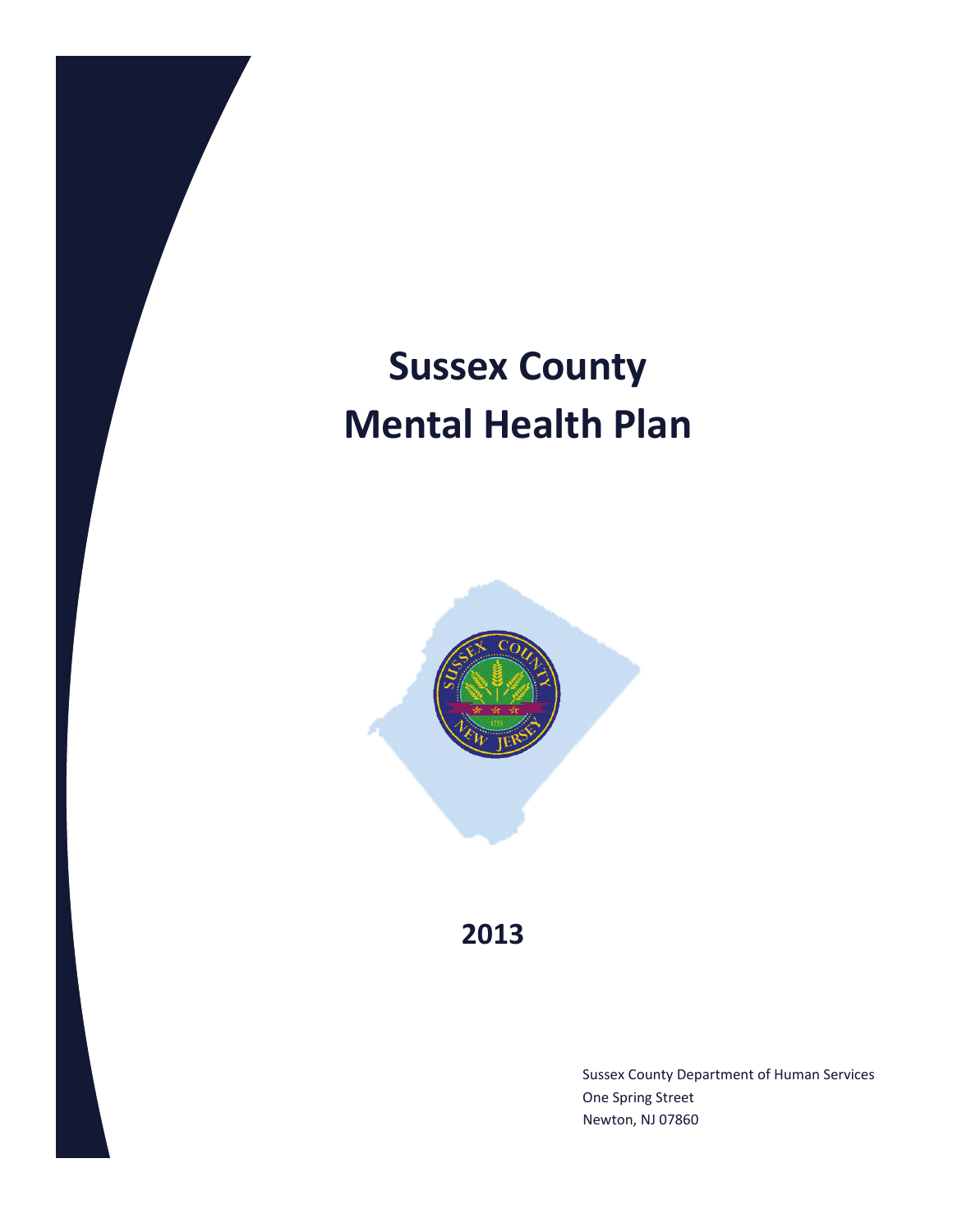# **Sussex County Mental Health Plan 2013**

# Table of Contents

| Introduction                              | page 3  |
|-------------------------------------------|---------|
| Mental Health Board Overview              | page 3  |
| <b>Mission Statement</b>                  | page 4  |
| <b>Guiding Principles</b>                 | page 4  |
| National and State Data on Mental Illness | page 4  |
| County Data on Mental Illness             | page 6  |
| <b>Planning Procedure</b>                 | page 9  |
| Goals, Recommendations and Action Steps   | page 10 |
| Outreach                                  | page 10 |
| <b>Education and Awareness</b>            | page 12 |
| Collaboration                             | page 13 |
| Advocacy                                  | page 15 |
| Conclusion                                | page 16 |
| Acknowledgements                          | page 17 |
| <b>County Resources</b>                   | page 18 |
| References                                | page 18 |
|                                           |         |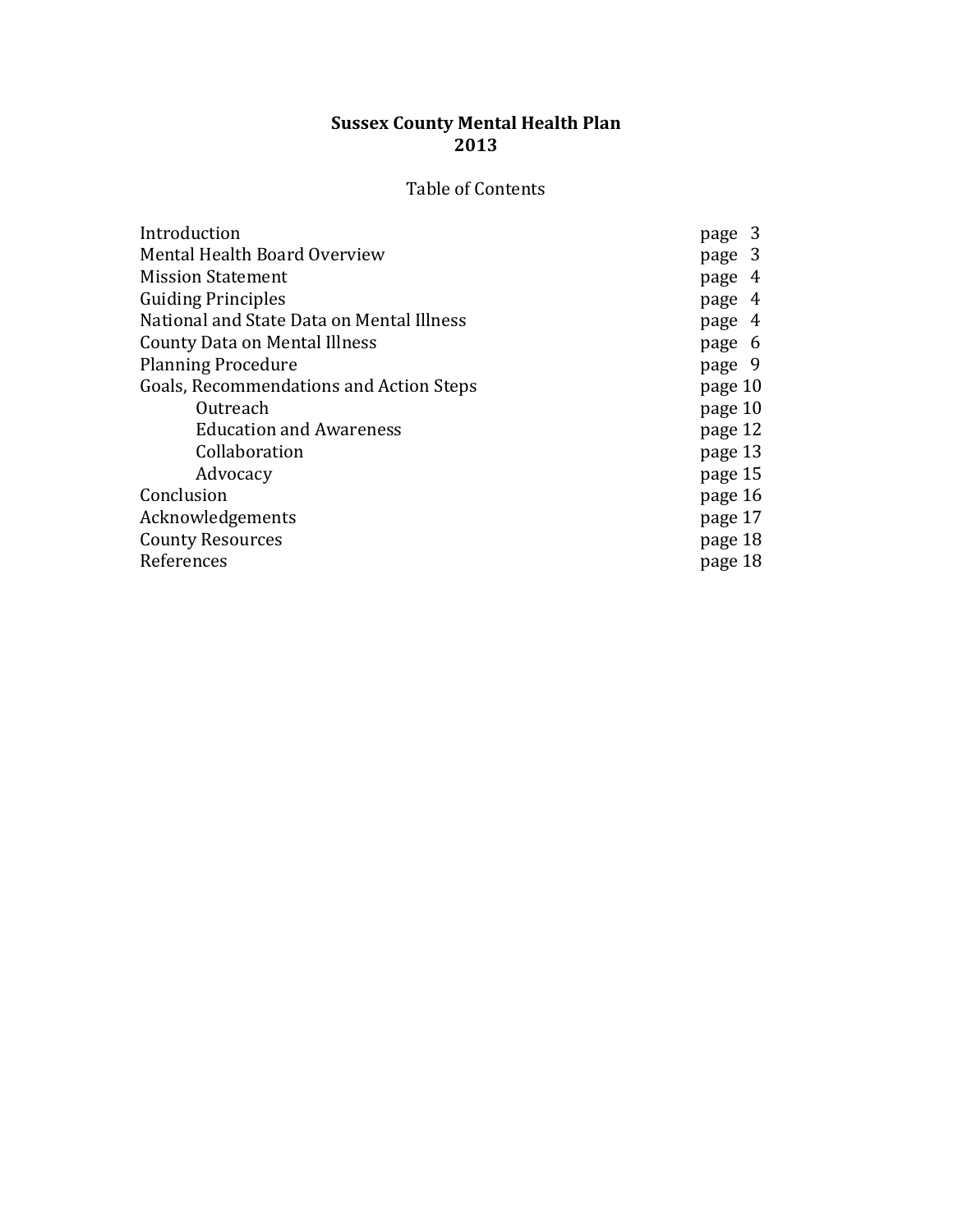#### **Introduction**

Mental illness can affect anyone, regardless of race, age, religion or economic status. One in four adults experiences a mental health disorder in any given year and one in seventeen adults lives with a serious mental illness such as schizophrenia, major depression or bipolar disorder. 1 Of youth ages 8–15, thirteen percent live with mental illness severe enough to cause significant impairment in their day-to-day lives. 2 This figure jumps to twenty-one percent in youth ages 13-18. 3 Mental illness is like any other disease in that the earlier it is identified and treated, the better the outcome. Effective treatments are available, yet less than one third of the adults and one half of the children with a diagnosable mental health disorder receive mental health services in a given year. <sup>4</sup> As a result, the health and wellness of the individual is jeopardized and unnecessary costs to society are experienced across our communities and health care delivery systems. In the United States, the annual economic, indirect cost of mental illness is estimated to be \$79 billion. Most of that amount – approximately \$63 billion – reflects the loss of productivity as a result of illness. 5

Mental health is essential to overall health. Addressing mental illness is a necessary component of health care policy at the local, state and national level. Early intervention and prevention programs can promote health and reduce the likelihood of mental illness. Research and workforce development can improve access to evidence-based treatments. Integrated community-based resources can provide support to individuals across their life span as well as across service locations. In these challenging economic times, we must be innovative and efficient in developing health care initiatives that ensure access to quality care while utilizing resources with maximum efficiency. In this way the needs of the individual and the population at large can be addressed.

#### **Mental Health Board Overview**

The Sussex County Mental Health Board, operating under the Department of Human Services, Division of Community and Youth Services, is established under the provisions of the New Jersey Community Mental Health Services Act of 1957 (N.J.A.C. 10:37). In order to participate under this act, the county Board of Chosen Freeholders appoints a Mental Health Board (MHB), consisting of seven to twelve residents of the county. The legislation stipulates that the MHB shall provide public leadership to the county in the development of mental health resources. The members shall be representative of the County's population and include a minimum of two consumers of mental health services. Members shall serve for three years, with terms to begin July 1 and terminate June 30. Members may not be reappointed after serving two full terms, until two years have elapsed since the expiration of said terms.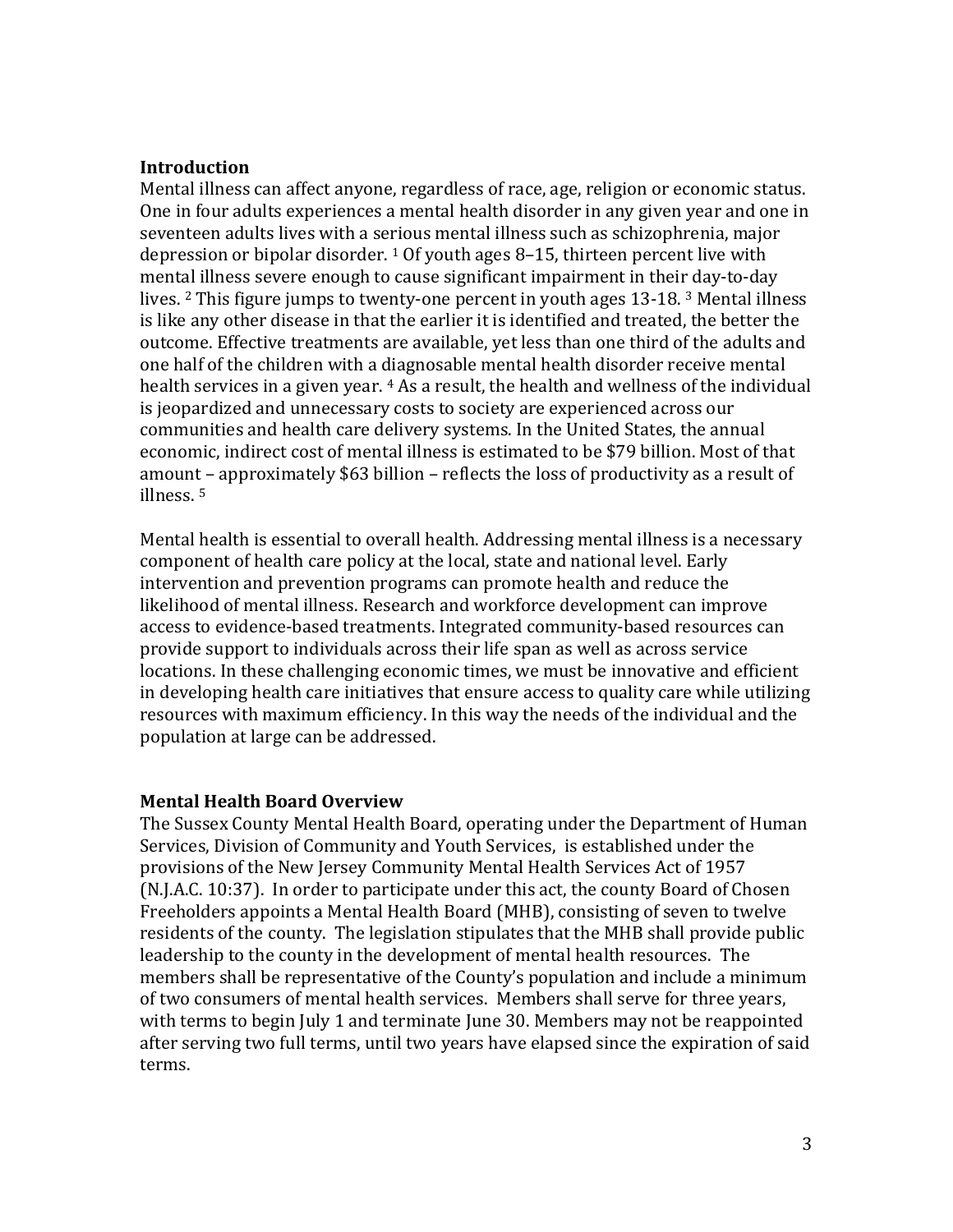One of the MHB's major responsibilities is planning for mental health services. The MHB is responsible for initiating and implementing a Mental Health Plan that will provide a framework for addressing the mental health needs of the county. The Plan shall include identification of the County mental health authorities along with their respective roles and functions. The Plan shall also include specific goals, recommendations and actions steps to address the planning priorities.

Another major responsibility of the MHB pertains to funding. This includes review and recommendations of funding applications from agencies within the County to the Division of Mental Health and Addiction Services (DMHAS). In addition, the MHB monitors the service delivery and administration of all programs under its jurisdiction, reporting their findings to the appropriate agency or department.

# **Mission Statement**

The mission of the Sussex County Mental Health Board is to promote access to, and availability of, efficient, adequate, integrated health care services for adults with serious mental illness and/or substance use disorders, and for children and adolescents with emotional, behavioral, mental health and substance use disorders.

# **Guiding Principles**

To accomplish this mission, the Mental Health Board will embrace the following principles for health planning:

- 1. Consumer-focused Services
- 2. Individualized Care
- 3. Wellness and Recovery Model
- 4. Evidence-based Practices
- 5. Cultural Competence

# **National and State Data on Mental Illness**

Mental Illness is Common

- National data show that one in four adults approximately 57.7 million Americans – experience a mental health disorder in a given year. 6
- One half of all lifetime cases of mental illness begin by age 14 and three quarters by age 24. 7
- Of New Jersey's approximately 8.7 million residents, close to 259,000 adults live with serious mental illness 8, and about 93,000 children live with serious mental health conditions. 9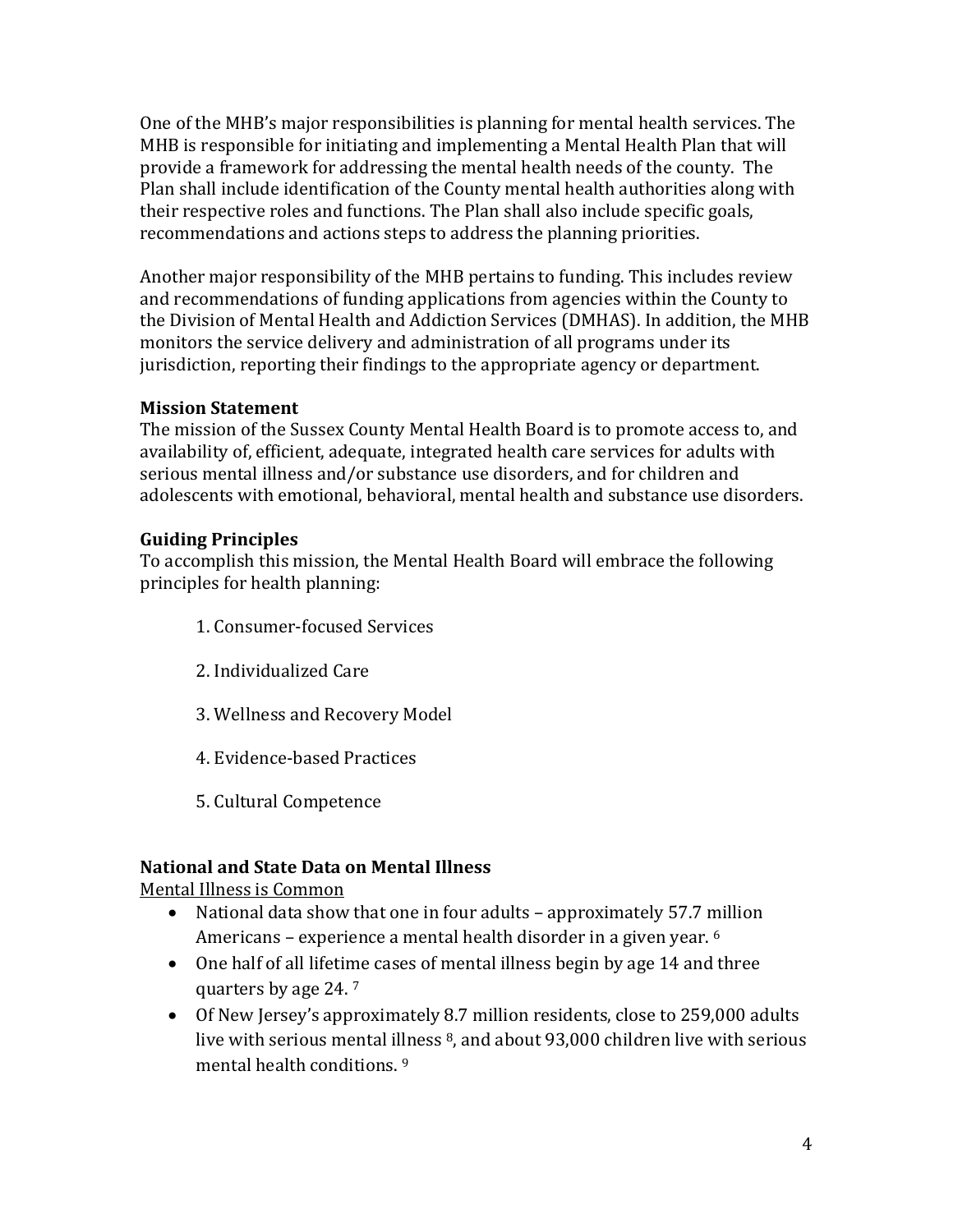Untreated Mental Illness is Associated with Deadly and Serious Consequences for Children

- Over 50 percent of students with a mental disorder age 14 and older drop out of high school, the highest dropout rate of any disability group. 10
- Suicide is the third leading cause of death for youth ages 15-24; more youth and young adults die from suicide than from all natural causes combined. 11

Untreated Mental Illness has Deadly and Costly Consequences

- Individuals living with serious mental illness face an increased risk of chronic medical conditions. 12
- Adults living with serious mental illness die 25 years earlier than other Americans, largely due to treatable medical conditions. 13
- More than 90 percent of those who die by suicide have a diagnosable mental disorder. 14
- In July 2007, it was reported that male veterans are twice as likely to die by suicide as compared with their civilian peers in the general U.S. population. 15
- In 2006, 585 New Jersey residents died by suicide. <sup>16</sup>

Criminal Justice Systems Bear a Heavy Burden

- In 2006, more than half of all prison and jail inmates, including 56 percent of state prisoners, 45 percent of federal prisoners and 64 percent of local jail inmates, were found to have a mental health problem. 17
- In 2008, approximately 6,200 adults with mental illnesses were incarcerated in prisons in New Jersey. 18
- In June 2009, 46.91% of inmates in the Sussex County Jail had a mental health diagnosis. 19
- Seventy percent of youth in juvenile justice systems have at least one mental health disorder, with at least 20 percent experiencing significant functional impairment from a serious mental illness. 20
- In 2006, 1,704 children were incarcerated in New Jersey's juvenile justice system. <sup>21</sup>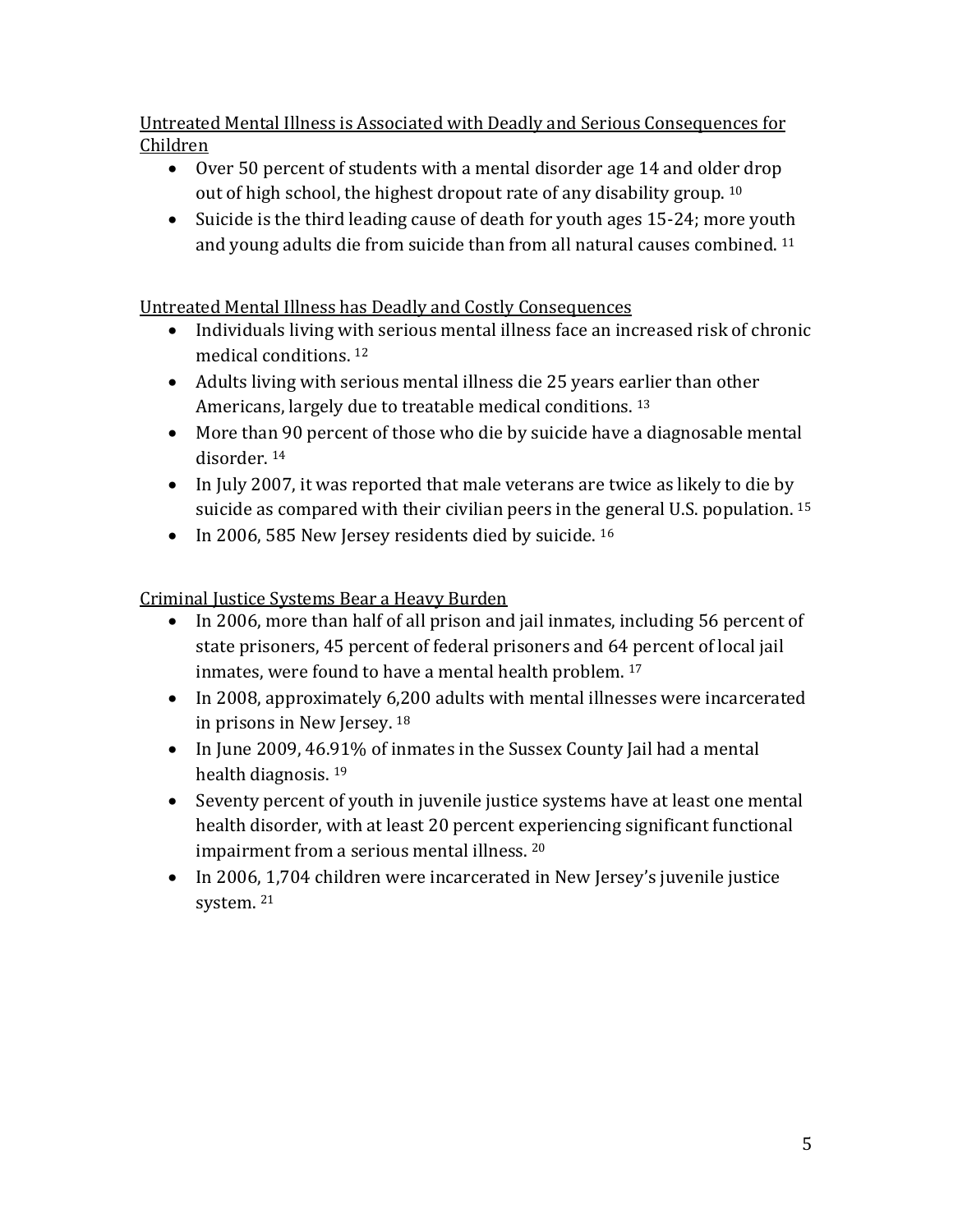Serious Mental Illness Co-Occurs with Substance Use Disorders

- Among the 18.9 million adults with a past year substance use disorder, 42.3 percent (8.0 million adults) had a co-occurring mental illness in 2011. In comparison, among adults without a substance use disorder, 17.6 percent had mental illness. 22
- In 2011, 21.4 percent of youths ages 12 to 17 (367,000 youths) with substance dependence or abuse in the past year also had a past year Major Depressive Episode. The prevalence of past year Major Depressive Episode among youths with past year substance dependence was 22.8 percent (199,000 youths). <sup>23</sup>
- Youths ages 12 to 17 with Major Depressive Episode in the past year were more likely than those without Major Depressive Episode to have a substance use disorder in the past year (18.2 vs. 5.8 percent). <sup>24</sup>

Public Mental Health Services are Inadequate to Meet Needs

- New Jersey's public mental health system provides services to only 46 percent of adults who live with serious mental illnesses in the state. 25
- Nationally an average of 70 percent of mental health agency spending is spent on community mental health services and 28 percent on state hospital care. <sup>26</sup>
- In 2006, 62 percent of New Jersey state mental health agency spending was on community mental health services; 37 percent was spent on state hospital care. <sup>27</sup>

# **County Data on Mental Illness**

# **Sussex County Population**

According to the most recent U.S. Census data of 2010, the population of Sussex County totaled 149,265. This represents a 3.5% increase since the year 2000 when the population was 144,166, but a 1.5% decrease from the 2005 recorded population of 151,443. Sussex County's population ranks fifth lowest across the state of the twenty-one counties, with Salem County having the lowest population of 66,058 and Bergen County having the highest population of 906,541.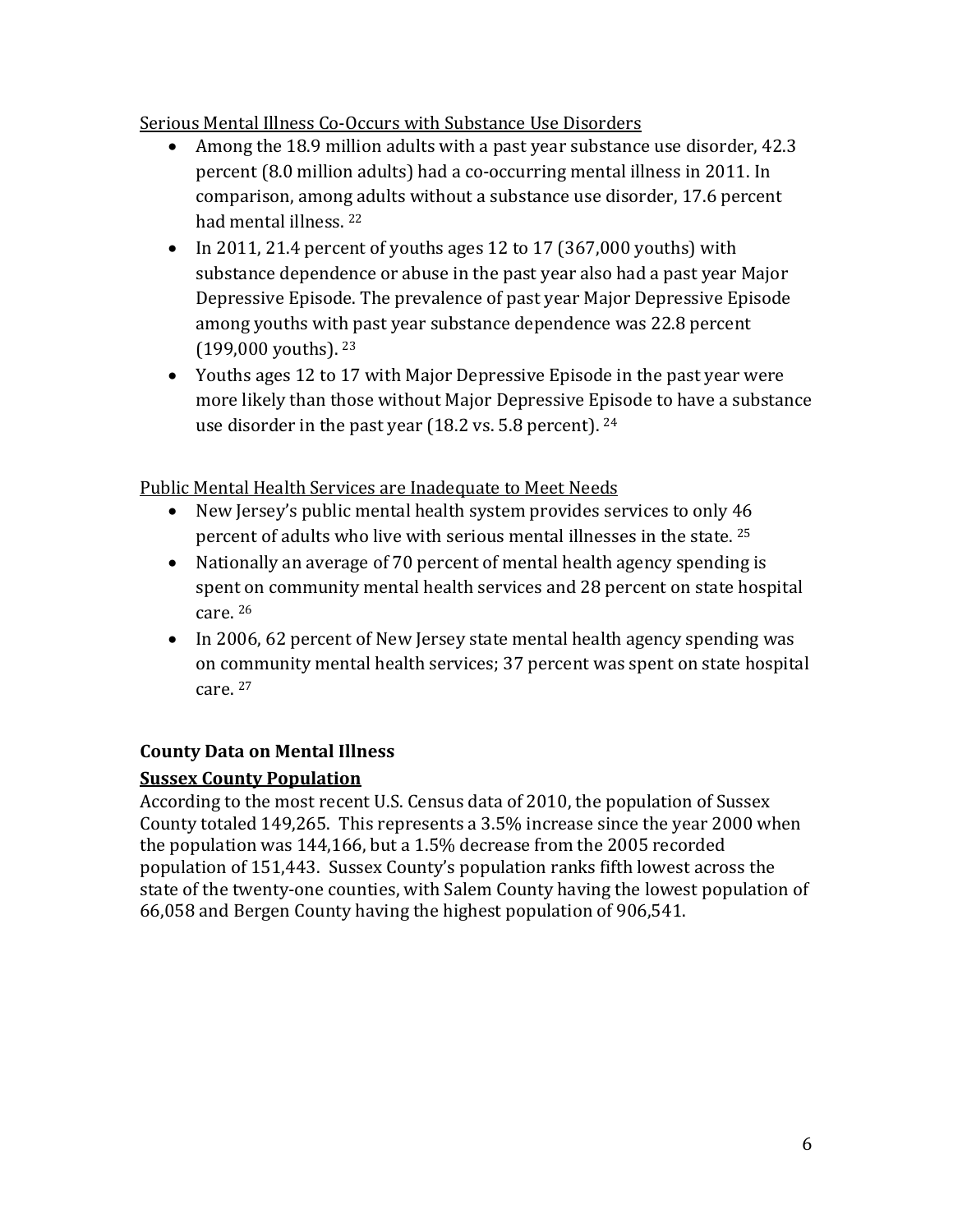## **Sussex County Mental Health Statistics**

(Data Source: Newton Medical Center, Newton, New Jersey)

For the time period 2010 to 2011, there was an 8% increase in children receiving Psychiatric Emergency Services (PES), while there was a 10% decrease of children receiving outpatient services. For this same time period in regard to adult services, there was a 1% decrease in Psychiatric Emergency Services (PES), a 17% decrease in outpatient services, and a 10% increase in acute partial services. Both PES and Outpatient services are available to children and adults; however, Acute Partial Care services are only for adults, as represented in the data.

**Table 1** details Psychiatric Emergency Services (PES), Outpatient and Acute Partial Care services data for 2010 and 2011.



Newton Medical Center, Newton, NJ

#### **Psychiatric Admissions**

**Table 2** displays the admissions of Sussex County residents to state psychiatric hospitals for the years 2009, 2010 and 2011.

**Sussex County Admissions to State Psychiatric Hospitals**



Sussex County Adjuster's Office, Newton, NJ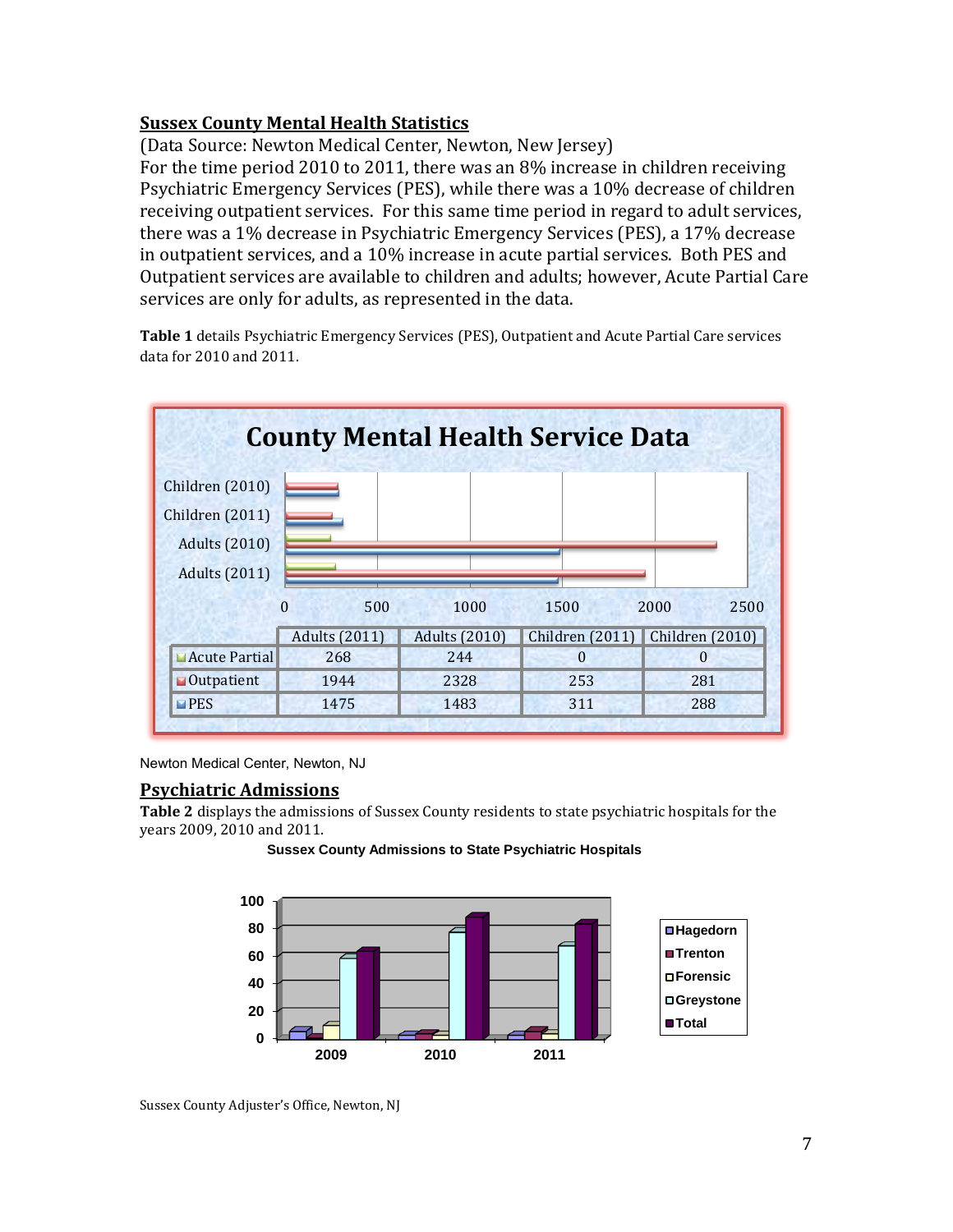# **2012 Sussex County Human Services Needs Assessment**

The Department of Human Services, in partnership with the Planning Committee of the Human Services Advisory Council, conducted the 2012 County-Wide Human Services Needs Assessment. The assessment included secondary data, a needs survey and consumer/community focus groups. From June through August 2012, a trained moderator conducted eleven focus groups. Outreach materials were distributed through county advisory boards and committees. One of the focus groups conducted was for individuals with mental illness.

#### **Individuals with Mental Illness Needs Assessment Focus Group**

Forty-six participants attended the focus group for individuals with mental illness. Seventy four percent were women and twenty six percent were men. Fourteen percent were between the ages of 26 and 46, forty two percent were between the ages of 46 - 55 years old, twenty percent were between the ages of 56 – 65, and twenty percent were 65 years of age or older. Participants reported having the following diagnoses: Depression, Anxiety, Bipolar Disorder, Schizophrenia, and Post-Traumatic Stress Disorder. Thirteen percent reported that they suffer from both mental health and substance abuse issues. Sixty seven percent were currently receiving treatment for their mental health issue(s), while thirty three percent were not actively in treatment. Eighty nine percent had insurance for mental health treatment, while eleven percent had no insurance to cover mental health treatment.

Half of the group reported that they are only receiving five minutes per appointment with their psychiatrists, and they expressed their dissatisfaction with the shortness of the visits. Participants in the group also expressed the following concerns:

- Inadequate supply of mental health services, especially individual psychotherapy and psychiatric evaluation and treatment, for both adults and children
- Participants indicated extreme need for child psychiatry
- Lack of mental health professionals who accept Medicaid in the county
- Too strict and short time limits of psychiatry time
- Inadequate advertising of available human services in Sussex County
- Need for increased transportation services for employment opportunities, mental health treatment, etc.
- Request for agency professionals to show more compassion and sensitivity when individuals are reaching out for help and applying for services
- Stigma that is often attached to mental illness has been very debilitating for some individuals and most report having experienced discrimination at one point or another from the community at large. Some participants feel that there is greater stigma surrounding certain diagnoses compared to others, such as Borderline Personality Disorder
- Request for ongoing community education about mental illness
- Need for integration of medical care and mental health care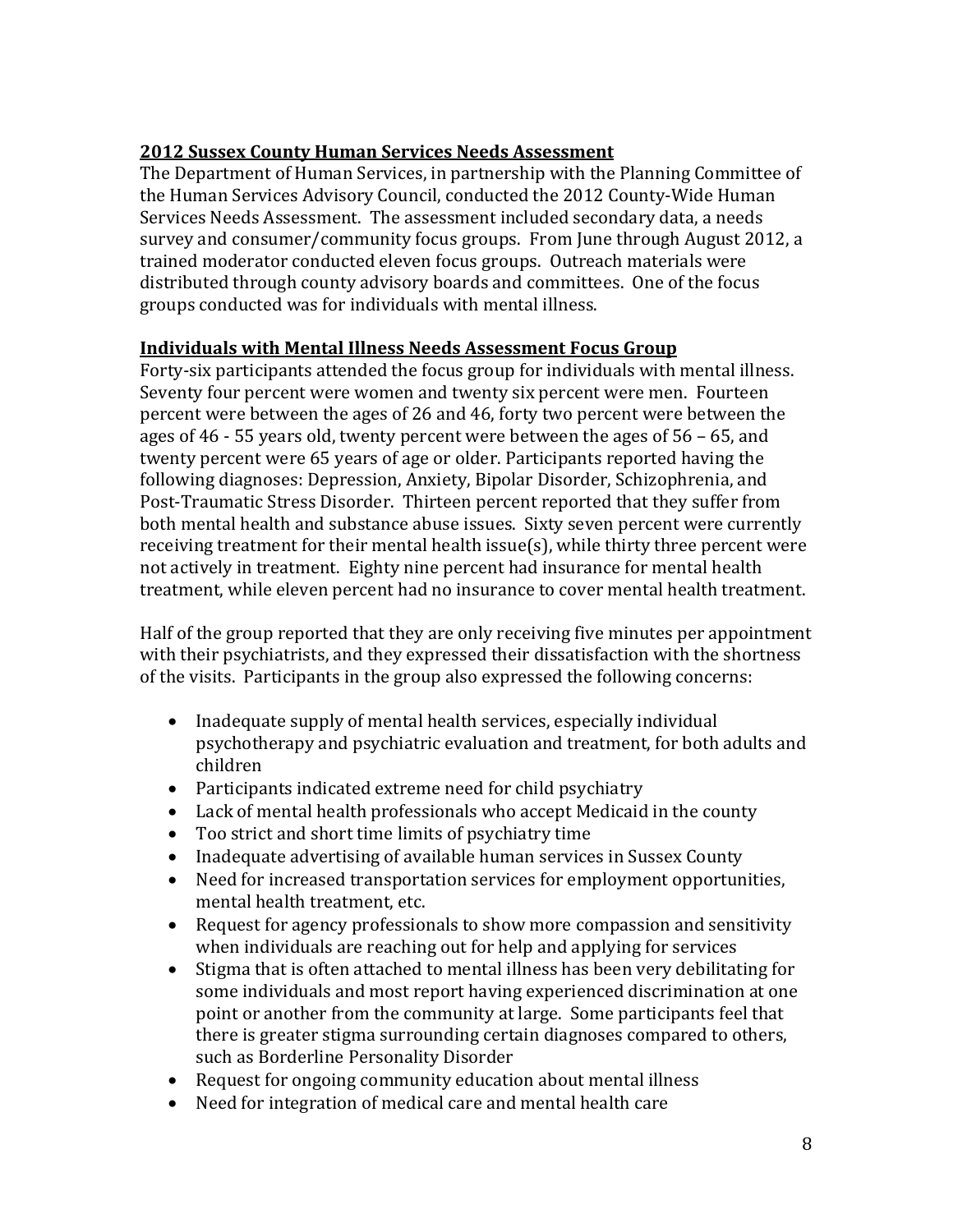#### **Planning Procedure**

In March 2012, the Planning Committee of the MHB was charged with the task of developing a Mental Health Plan Update for 2013. Committee members met on a monthly basis from April 2012 through April 2013. The goal was to introduce the Plan in May 2013 as part of Mental Health Awareness Month, with the long-term objective of implementing the plan over three years, from May 2013 through May 2016.

Initial steps included reviewing the 2008 Sussex County Mental Health Plan, samples of mental health plans from other counties, the 2012 Sussex County Human Services Needs Assessment, which identified mental health services as the second top priority area in the County, and collecting national and state data regarding mental illness. Through this process, four planning priorities were identified to serve as the cornerstones of the Plan, each with goals, recommendations and action steps. The priorities include *Outreach, Education and Awareness, Collaboration, and Advocacy*.

Additionally, the MHB hosted a Mental Health Forum in January 2013. The purpose of the Forum was to obtain input from the Sussex County community involved in the delivery and utilization of mental health services. More than 60 individuals participated, including representatives from provider groups, consumer groups, family members, schools, faith-based organizations, law enforcement and legislators. The four planning priorities were reviewed at this meeting. Stakeholders identified specific needs within the county and resources that could be utilized to fulfill these priorities.

Finally, the Planning Committee designed an infrastructure to further define and implement the specific action steps associated with this Mental Health Plan. The Planning Committee Chair will collaborate with four Task Leaders, appointed by the MHB, who will oversee each of the planning priorities. Four sub-committees, consisting of stakeholders who have demonstrated interest and expertise in one of the priority areas, will be populated. Annual goals will be established with measurable outcomes. The Planning Committee Chair will meet with each of the Task Leaders on a regular basis to coordinate strategic planning and monitor the progress of the subcommittees. The Task Leaders will meet with their respective subcommittees on a regular basis and updates will be presented at the Mental Health Board meetings.

This new infrastructure will allow for an effective and efficient sharing of information and resources, will allow for an expedient response to time sensitive issues, and will reduce duplication of services. The process will allow the MHB and its subcommittees to adapt and respond to changes in the future such as fiscal challenges, health care reform, and emerging science and technology.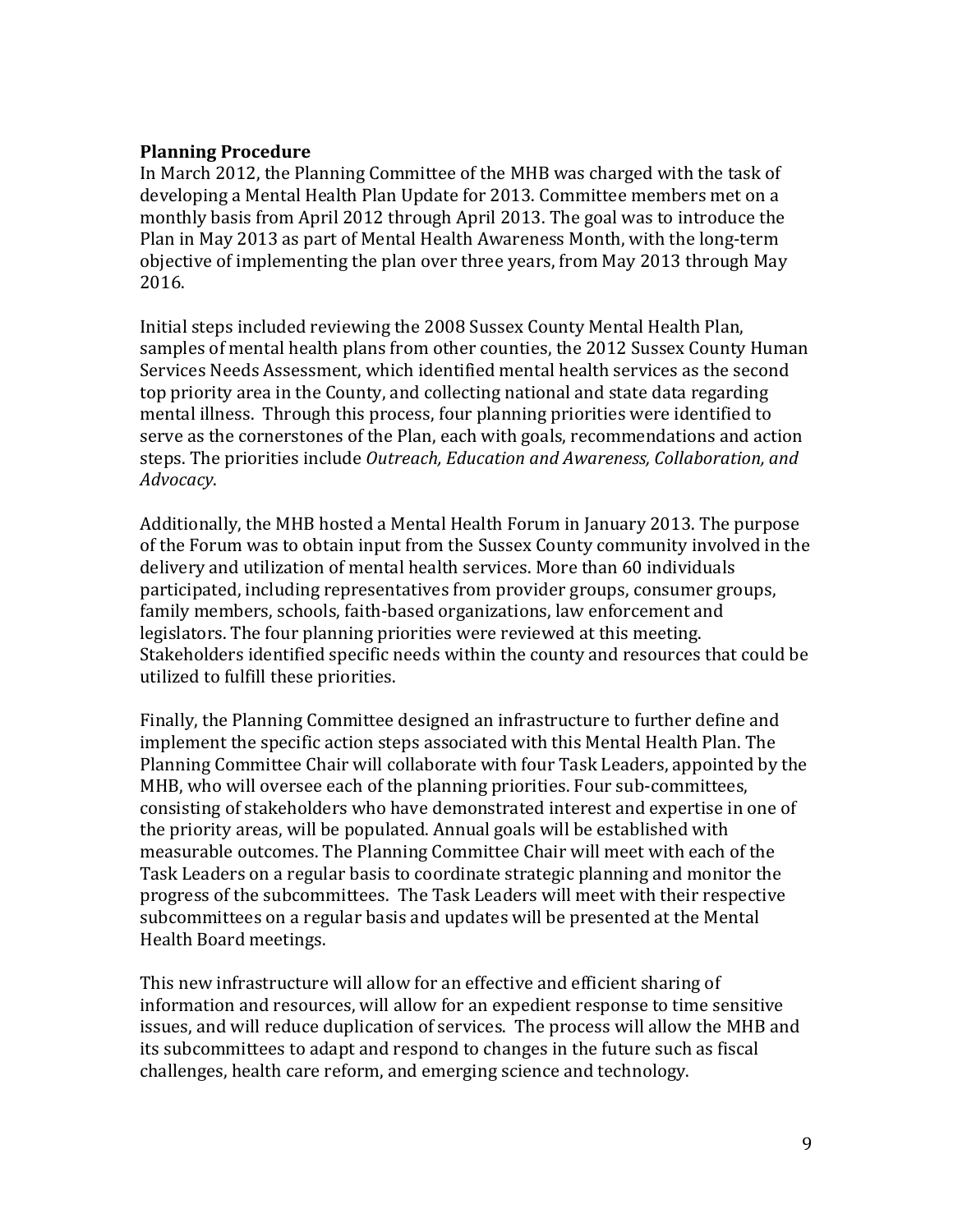## **Goals, Recommendations and Action Steps**

The four planning priorities include Outreach, Education and Awareness, Collaboration, and Advocacy. These priorities are specific to the systemic needs identified during the planning process and are thoroughly interconnected to one another.

# *OUTREACH*

Outreach efforts will support the Mental Health's Board's involvement with the community to ensure that the community is aware of the Mental Health Board and its Plan and that, concurrently, the Mental Health Board is aware of the mental health service needs of county residents. In addition to providing information, the Board will also continue to receive and gather information from members of the community in order to exchange information about new and ongoing mental health issues.

*GOAL 1:* The Mental Health Board will provide information to the community in order to increase its visibility and transparency.

*Recommendation 1.1*: The Outreach Subcommittee will develop a message that is in keeping with the mission and guiding principles of the Mental Health Board.

*Action Step 1.1.1:* Members of the Professional Advisory Committee will be involved in developing the message.

*Action Step 1.1.2:* The message will be approved by the Mental Health Board, the Sussex County Department of Human Services and the Sussex County Board of Chosen Freeholders.

*Recommendation 1. 2:* The Outreach Subcommittee will develop print and online resources that reflect that message*.*

*Action Step 1.2.1:* The Outreach Subcommittee will explore opportunities for funding to support the development of said resources.

*Action Step 1.2.2:* The Outreach Subcommittee will work with the County Webmaster to enhance the Mental Health Board's page on the Sussex County website.

*Recommendation 1.3:* The Mental Health Board will deliver that message to county providers, consumers and their families, and other stakeholders.

*Action Step 1.3.1:* The Mental Health Board will host an annual County Mental Health Forum.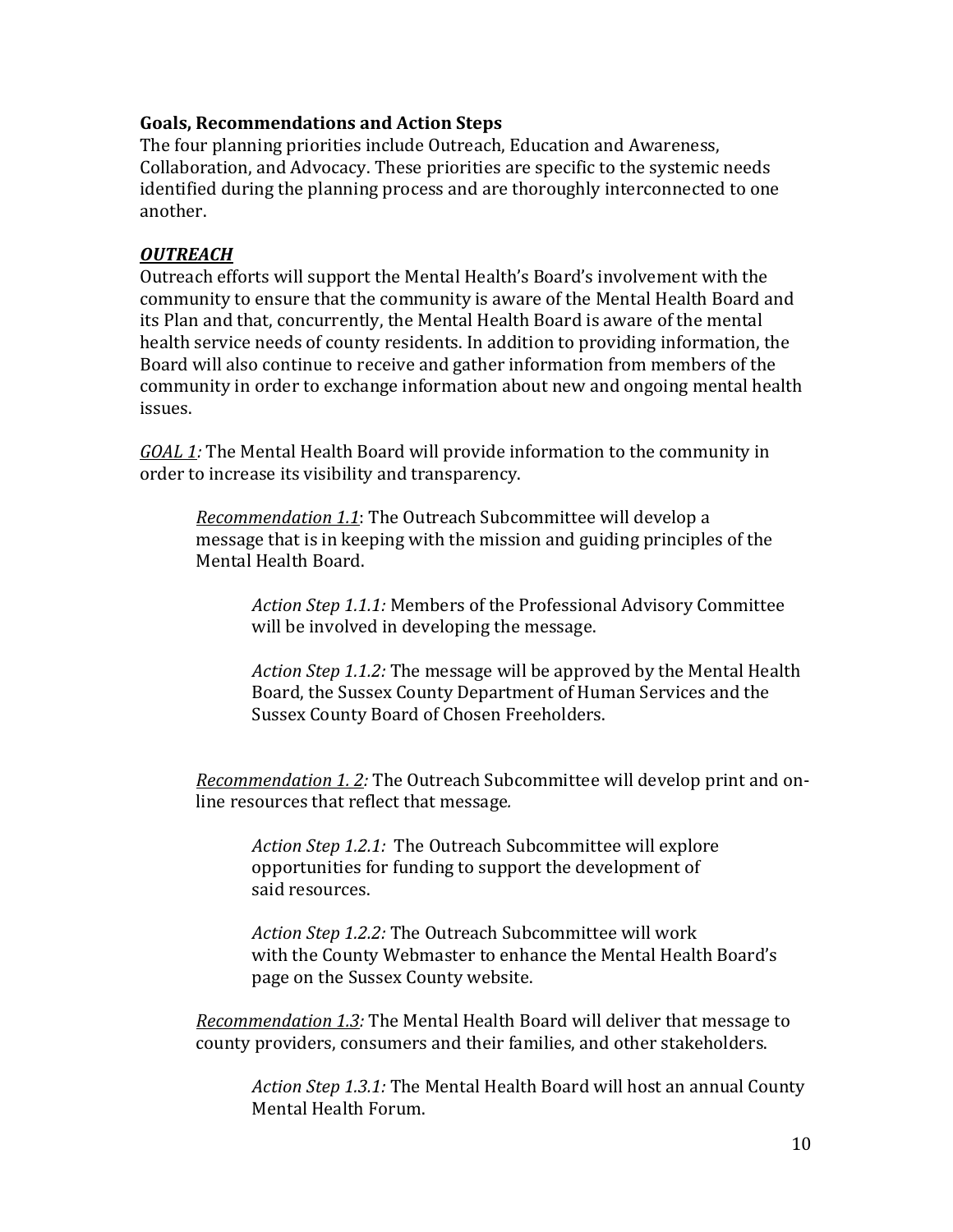*Action Step 1.3.2:* Additional outreach efforts will target schools, mental health provider groups, primary care providers, consumer and family groups, faith-based organizations, members of law enforcement, and similar individuals or organizations that are considered first points of contact for many individuals with mental illness.

*Action Step 1.3.3:* The Outreach Subcommittee will identify other organizations to partner with in these outreach initiatives.

*GOAL 2:* The Mental Health Board will utilize information from the community in order to improve its effectiveness.

*Recommendation 2.1:* The Outreach Subcommittee will enhance existing mechanisms for receiving and gathering information.

*Action Step 2.1.1:* The Outreach Subcommittee will publicize open public meetings of the Mental Health Board.

*Action Step 2.1.2:* The Outreach Subcommittee will publicize contact information for the Mental Health Administrator.

*Recommendation 2.2:* The Outreach Subcommittee will assess the need for creating new mechanisms for receiving and gathering information.

*Action Step 2.2.1:* The Outreach Subcommittee will create a new data collection form utilizing the four planning priorities.

*Action Step 2.2.2:* The Outreach Subcommittee will utilize web-based technology in the data collection process so as to preserve anonymity.

*Recommendation 2.3:* The Mental Health Board will inform the community of the system that is established to receive and gather information.

*Action Step 2.3.1:* Outreach efforts will target schools, mental health provider groups, primary care providers, consumer and family groups, faith-based organizations, members of law enforcement, and similar individuals or organizations that are considered first points of contact for many individuals with mental illness.

*Action Step 2.3.2:* The Outreach Subcommittee will partner with other organizations in these outreach initiatives.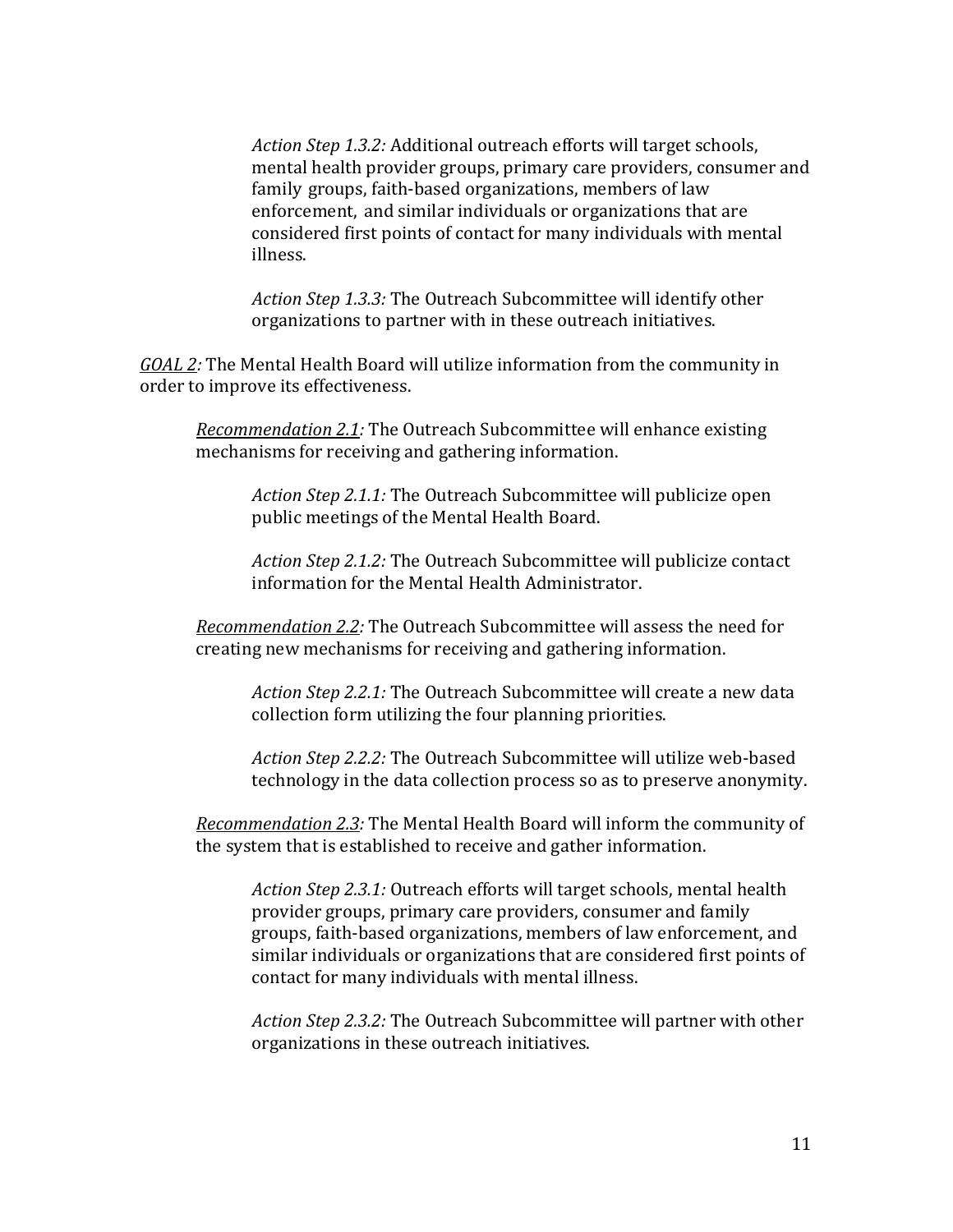# *EDUCATION AND AWARENESS*

Educational goals will be developed to raise awareness and reduce stigma associated with mental illness. Programs will target all members of the community and will utilize a variety of methods and formats. The importance of early identification and intervention will be highlighted.

*GOAL 3*: The Mental Health Board will support educational programs that will raise awareness and reduce stigma associated with mental illness.

*Recommendation 3.1:* The Education and Awareness Subcommittee will identify and enhance opportunities for provider-to-provider cross training. At least one new educational initiative will be identified annually.

*Action Step 3.1.1:* The Education and Awareness Subcommittee will partner with other organizations to identify these training opportunities.

*Action Step 3.1.2*: Educational opportunities will be identified for primary care providers who are in a unique position to recognize early signs of mental illness and assist individuals in accessing mental health services.

*Action Step 3.1.3:* Educational opportunities will be created for mental health providers across service locations.

*Action Step 3.1.4:* The Education and Awareness Subcommittee will develop a "Speakers Bureau," a list of providers in the community who can give presentations, with an emphasis on evidence-based treatments and programs. The Mental Health Board will maintain this list and serve to match community requests with providers.

*Recommendation 3.2:* The Education and Awareness Subcommittee will identify and enhance opportunities for providers to better educate consumers and families on mental illness and existing services. At least one new educational initiative will be identified annually.

*Action Step 3.2.1*: Consumers will be an integral part of the planning and implementation of consumer and family education efforts. The Education and Awareness Subcommittee will partner with consumer and family groups such as A Way to Freedom, the Mental Health Association, the National Alliance on Mental Illness and the Family Support Organization, to improve access to educational programming for consumers and families that already exist.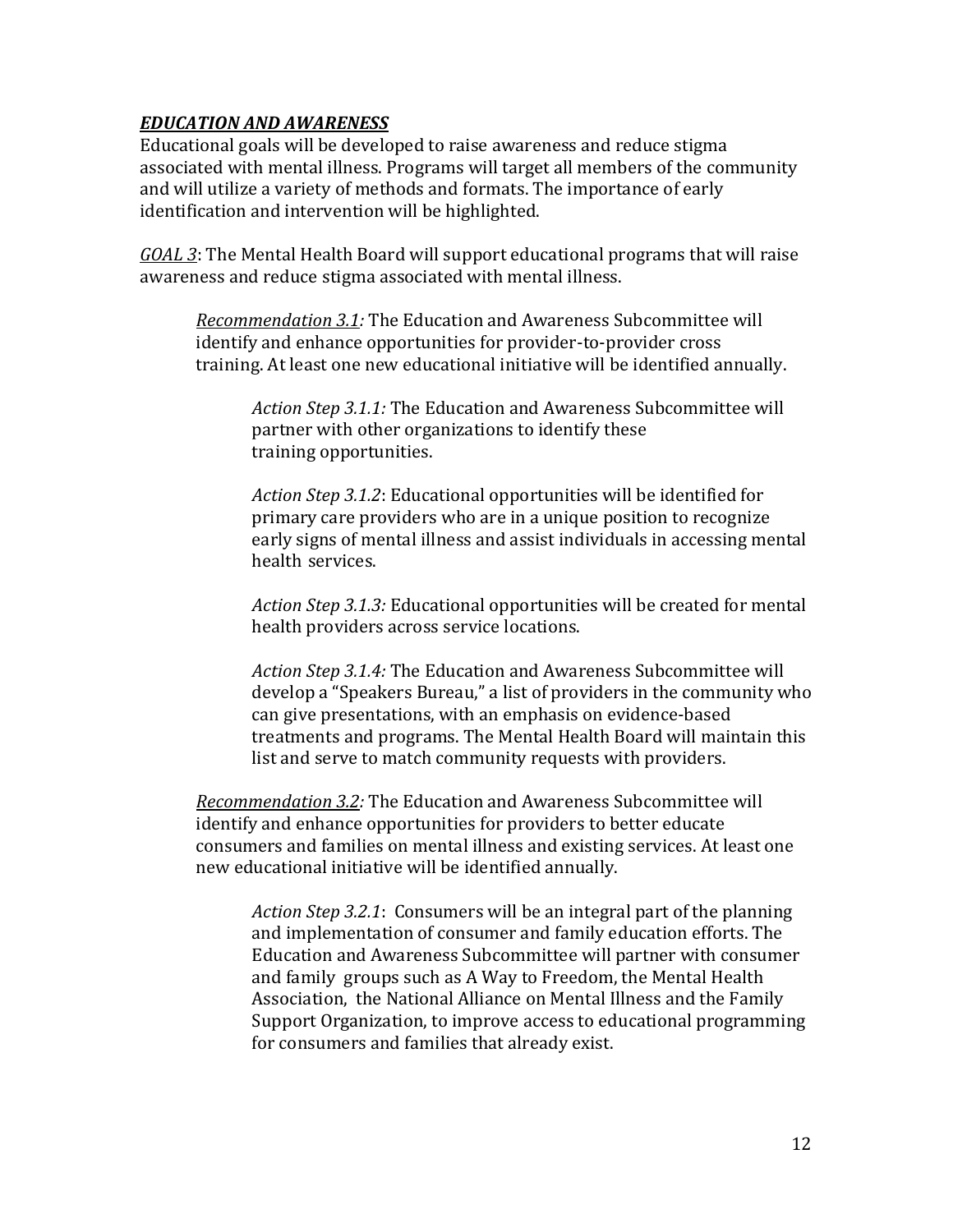*Action Step* 3.2.2: The Education and Awareness Subcommittee, in collaboration with these other organizations, will identify and address barriers which are associated with the under-utilization of programs already in existence.

*Action Step 3.2.3*: Educational programs will be identified for consumers to assist them in becoming better self-advocates.

*Recommendation 3*.3: The Education and Awareness Subcommittee will create and enhance opportunities to provide community education. At least one new community-wide educational initiative will be identified annually.

*Action Step 3.3.1:* Members of the Professional Advisory Committee will be an integral part of the planning and implementation of community education efforts.

*Action Step 3.3.2*: The Education and Awareness Subcommittee will explore innovative strategies for community education, including partnering with local schools at all levels, from elementary school to college.

*Action Step 3.3.3*: The Education and Awareness Subcommittee will identify opportunities to utilize media as a method for disseminating information to the public.

*Action Step 3.3.4:* The Education and Awareness Subcommittee will strive to include mental health consumers in recovery in public presentations whenever possible, as a way to reduce stigma and give hope to consumers who are just beginning their recovery process.

#### *COLLABORATION*

Establishing and strengthening partnerships within the county will enhance agencies' abilities to work towards common goals and reduce duplication of services. Collaboration will be the cornerstone of most planning initiatives across the four Planning Priorities, as stakeholders will recognize the benefit of effectively and efficiently sharing information and resources.

*GOAL 4:* The Mental Health Board will serve as an organizing influence within Sussex County bringing together stakeholders from various agencies and systems.

*Recommendation 4.1:* The Collaboration Subcommittee will identify and close the gaps in current collaborative relationships.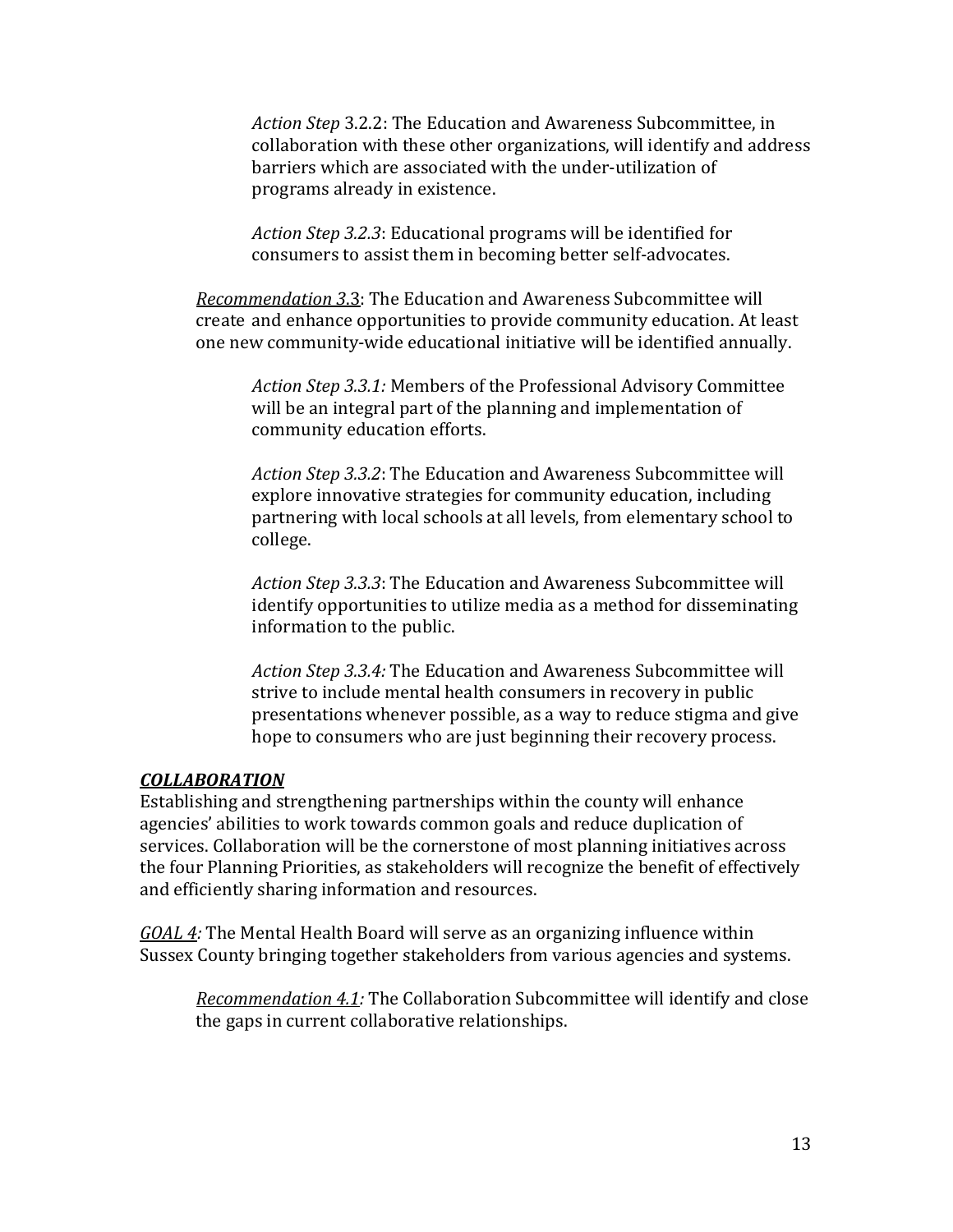*Action Step 4.1.1:* Each year, the Collaboration Subcommittee will identify at least one organization that is currently working with the Mental Health Board in joint initiatives and will target resources to review the effectiveness of the current partnership with the organization.

*Action Step 4.1.2:* The Collaboration Subcommittee will explore and establish mechanisms to more effectively and efficiently share information and resources with this organization.

*Recommendation 4.2:* The Collaboration Subcommittee will formalize new collaborative relationships.

*Action Step 4.2.1:* Each year, the Collaboration Subcommittee will identify at least one new organization and will target resources to build a working relationship.

*Action Step 4.2.2:* The Collaborative Subcommittee will explore and establish mechanisms to effectively and efficiently share information and resources with this organization.

*GOAL 5:* The Mental Health Board will work with partner organizations to develop a centralized database of mental health resources for Sussex County.

*Recommendation 5.1:* The Collaboration Subcommittee will identify a method for creating a centralized database.

*Action Step 5.1.1:* The Collaboration Subcommittee, working with partner organizations, will explore updating and expanding the already existing resources such as MorrisSussexResourceNet, United Way's NJ211, and the Sussex County website.

*Action Step 5.1.2:* The Collaboration Subcommittee, working with partner organizations, will explore the feasibility of creating and distributing a comprehensive Mental Health Resource Guide to reflect the range of mental health services that are available across service locations.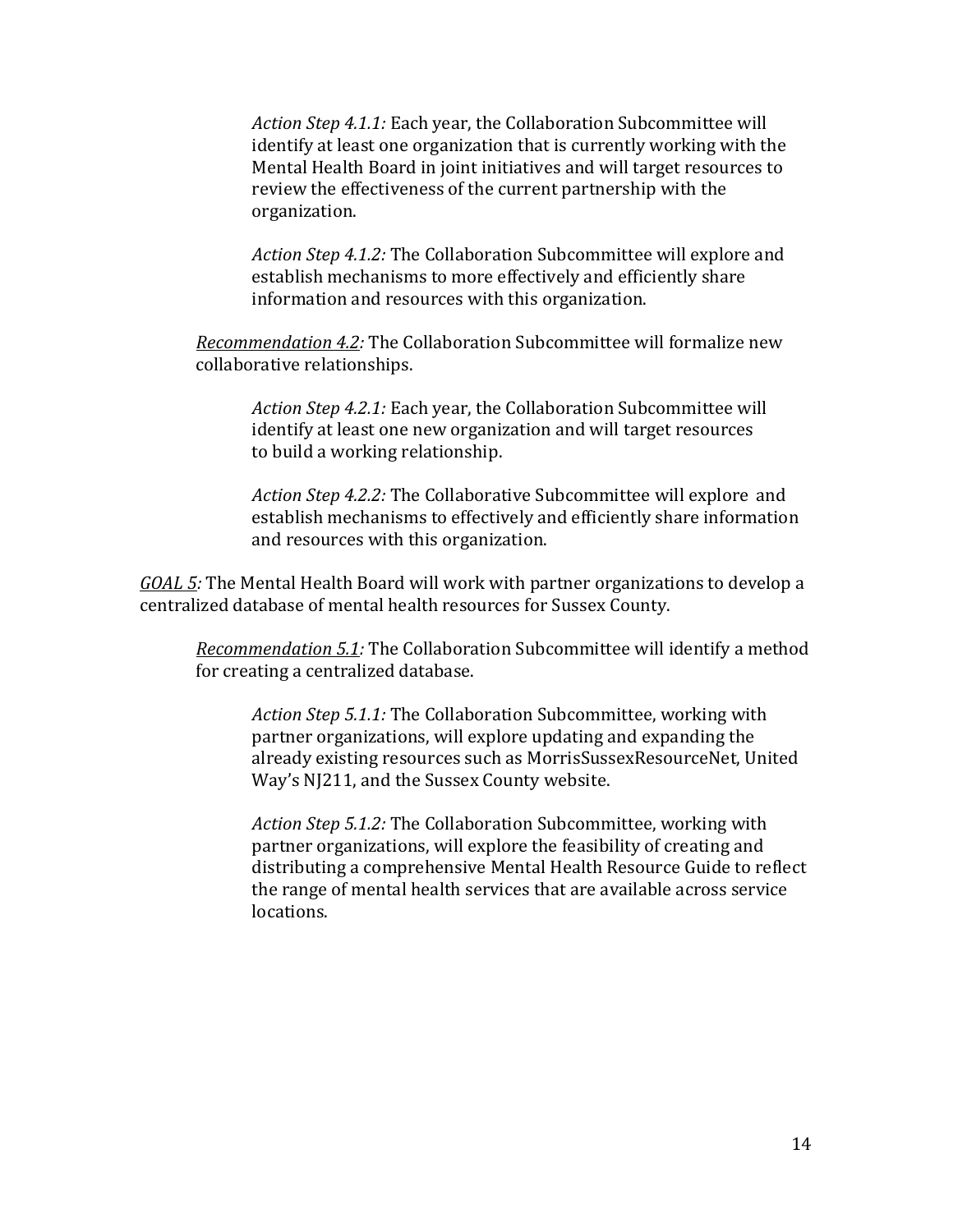# *ADVOCACY*

State and local advocacy initiatives will serve to educate policymakers and administrators about issues affecting individuals with mental illness. Opportunities will be identified for proactive, reactive and strategic initiatives. The Board will identify partners to join in advocacy efforts. All activities will be data driven, including data regarding needs and data regarding evidence-based treatment.

*Goal 6:* The Mental Health Board will advocate for improved policies and services for children, youth and adults with mental illness.

*Recommendation 6.1:* The Advocacy Subcommittee will seek and utilize opportunities to advocate for improved access to care and improved delivery of care.

*Action Step 6.1.1:* The Advocacy Subcommittee will explore opportunities at the local, county and state level to meet with legislators and policy makers.

*Action Step 6.1.2*: The Advocacy Subcommittee will consider distinct formats for advocacy initiatives, such as participating in town hall meetings, drafting white papers and writing press releases.

*Action Step 6.1.3:* The Advocacy Subcommittee will identify and support initiatives that will combat stigma and promote consumer rights.

*Recommendations 6.2:* The Advocacy Subcommittee will develop and maintain a tool kit of resources to utilize with policy makers and legislators.

*Action Step 6.2.1:* The Advocacy Subcommittee will identify mental illness fact sheets.

*Recommendation 6.3:* The Advocacy Subcommittee will serve to unite stakeholders in advocacy initiatives in an effort to share resources and strengthen the message.

*Action Step 6.3.1:* The Advocacy Subcommittee will develop a list of organizations involved in mental health advocacy that may serve as a resource.

*Action Step 6.3.2:* The Advocacy Subcommittee will identify and initiate opportunities to form coalitions to advocate for improved policies and services for mental health consumers.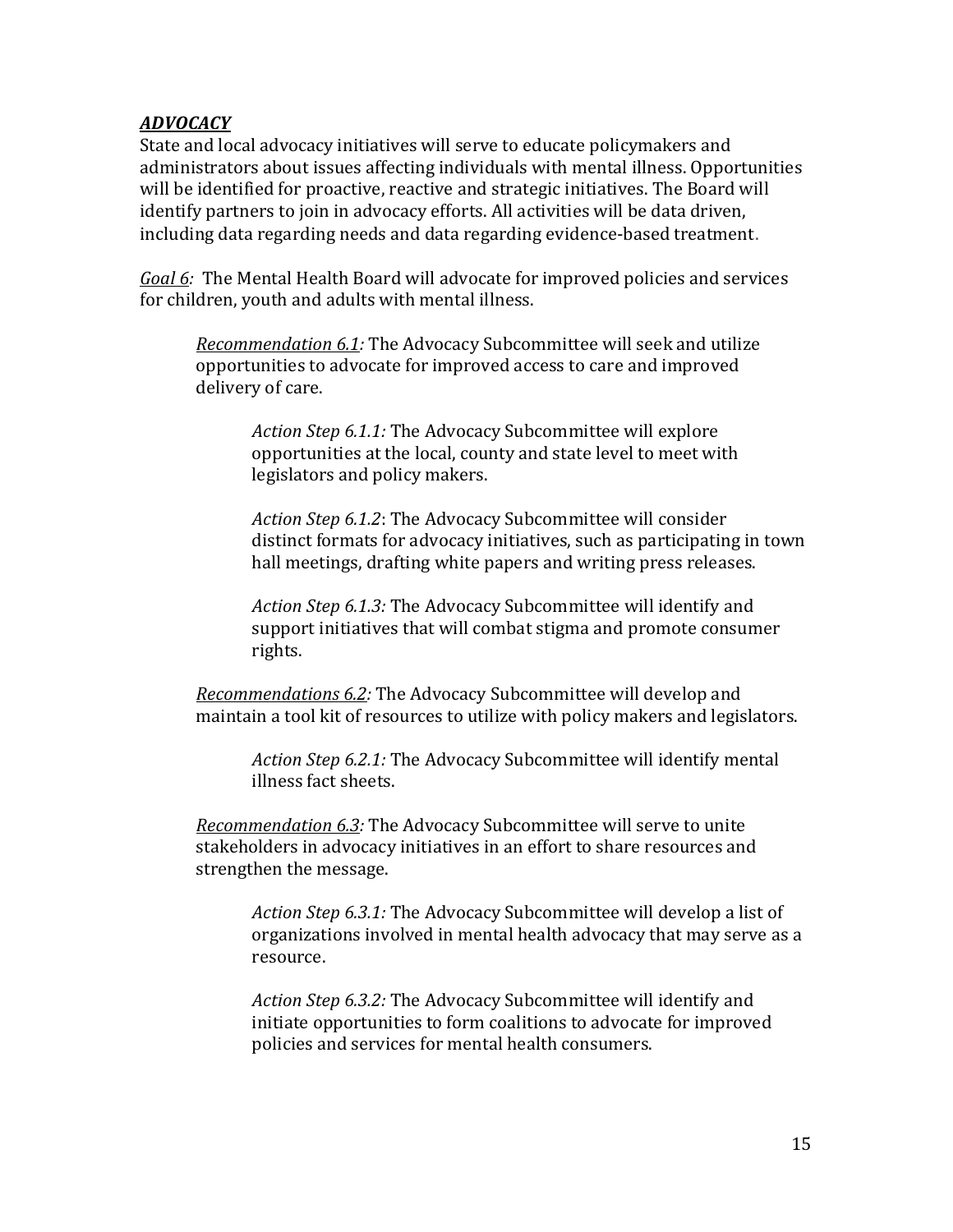*Action Step 6.3.3:* The Advisory Subcommittee will explore and identify opportunities for Board Members to attend county advisory board meetings and Freeholder meetings.

*Recommendation 6.4:* The Advocacy Subcommittee will explore centralized resources for collecting and maintaining mental health data from the county.

*Action Step 6.4.1:* The Advocacy Subcommittee will enlist the support of other county agencies and service providers.

#### **Conclusion**

In April 2012, the Planning Committee of the Sussex County Mental Health Board was charged with the task of developing a Mental Health Plan for 2013. The Plan has been crafted to advance the mission of the Mental Health Board and to respond to the specific mental health needs of Sussex County residents. Four planning priorities have been identified to serve as the cornerstones of the Mental Health Plan: *Outreach, Education and Awareness, Collaboration*, *and Advocacy*. Furthermore, at the center of this plan are six goals:

Goal 1: The Mental Health Board will provide information to the community in order to increase its visibility and transparency.

Goal 2: The Mental Health Board will utilize information from the community in order to improve its effectiveness.

Goal 3: The Mental Health Board will support educational programs that will raise awareness and reduce stigma associated with mental illness.

Goal 4. The Mental Health Board will serve as an organizing influence within Sussex County bringing together stakeholders from various agencies and systems.

Goal 5: The Mental Health Board will work with partner organizations to develop a centralized database of mental health resources for Sussex County.

Goal 6: The Mental Health Board will advocate for improved policies and services for children, youth, and adults with mental illness.

Goals and recommendations as outlined above will serve as the framework for strategic planning, which will take place in conjunction with other provider and consumer groups. Specific action steps will be implemented from May 2013 through May 2016.

The Plan establishes a new infrastructure for the Mental Health Board and its committees. The Mental Health Board will serve as an organizing and motivating influence within Sussex County, facilitating communication and collaboration between stakeholders. The Plan also emphasizes the process of strategic planning that will allow the Mental Health Board and its subcommittees to adapt and respond to future changes in healthcare policy and delivery, thus ensuring that this plan will remain relevant over the next three years. Finally, the utilization of annual goals and measurable outcomes will allow the Mental Health Board and the community at large to monitor the progress of the Mental Health Planning Committee.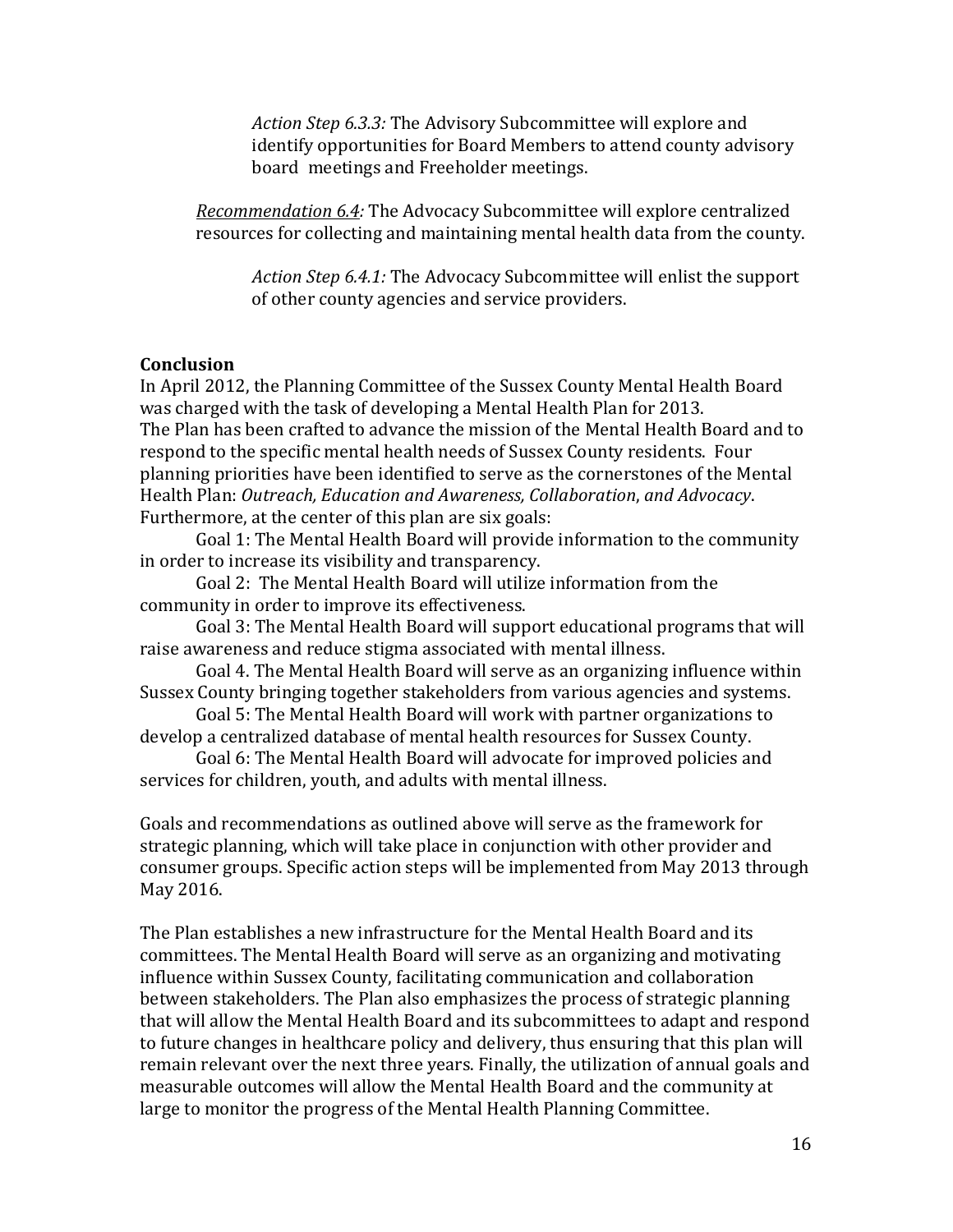#### **Acknowledgements**

The Sussex County Mental Health Board would like to acknowledge the following for their support: Stephen R. Gruchacz, Administrator of *the Sussex County Department of Human Services;* Melissa Latronica, Division Director of the *Sussex County Division of Community and Youth Services,* Gail Phoebus, Freeholder, and all members of the *Sussex County Board of Chosen Freeholders,* and Eileen Alexander, of the New Jersey *Division of Mental Health and Addiction Services*. The Sussex County Mental Health Board would like to thank Christine Florio, Mental Health Administrator, *Sussex County Division of Community and Youth Services,* and the members of the Planning Committee, the Professional Advisory Committee, and community members who attended the Mental Health Forum for their efforts in developing this plan.

Sussex County Board of Chosen Freeholders

Richard A. Vohden, Freeholder Director Phillip R. Crabb, Deputy Director George Graham Dennis J. Mudrick Gail Phoebus, Human Services Liaison

Sussex County Mental Health Board Lauren Hirtes, M.S.W. Chair Debra E. Koss, M.D., Vice Chair Rachel Helt Jeanne Smetana, M.S.W., L.C.S.W. Christine Florio, County Mental Health Administrator

Mental Health Planning Committee Debra E. Koss, M.D., Planning Committee Chair Matthew Doherty Jeri Doherty Christine Florio Rachel Helt Lauren Hirtes Diane Piagesi-Zett Dianne Sommers

Professional Advisory Committee Advance Housing Bridgeway Rehabilitation Services Capitol Care Carrier Clinic Community Hope Family Support Organization Greystone Park Psychiatric Hospital NAMI of Sussex County NewBridge Services, Inc. Newton Medical Center, Center for Behavioral Heath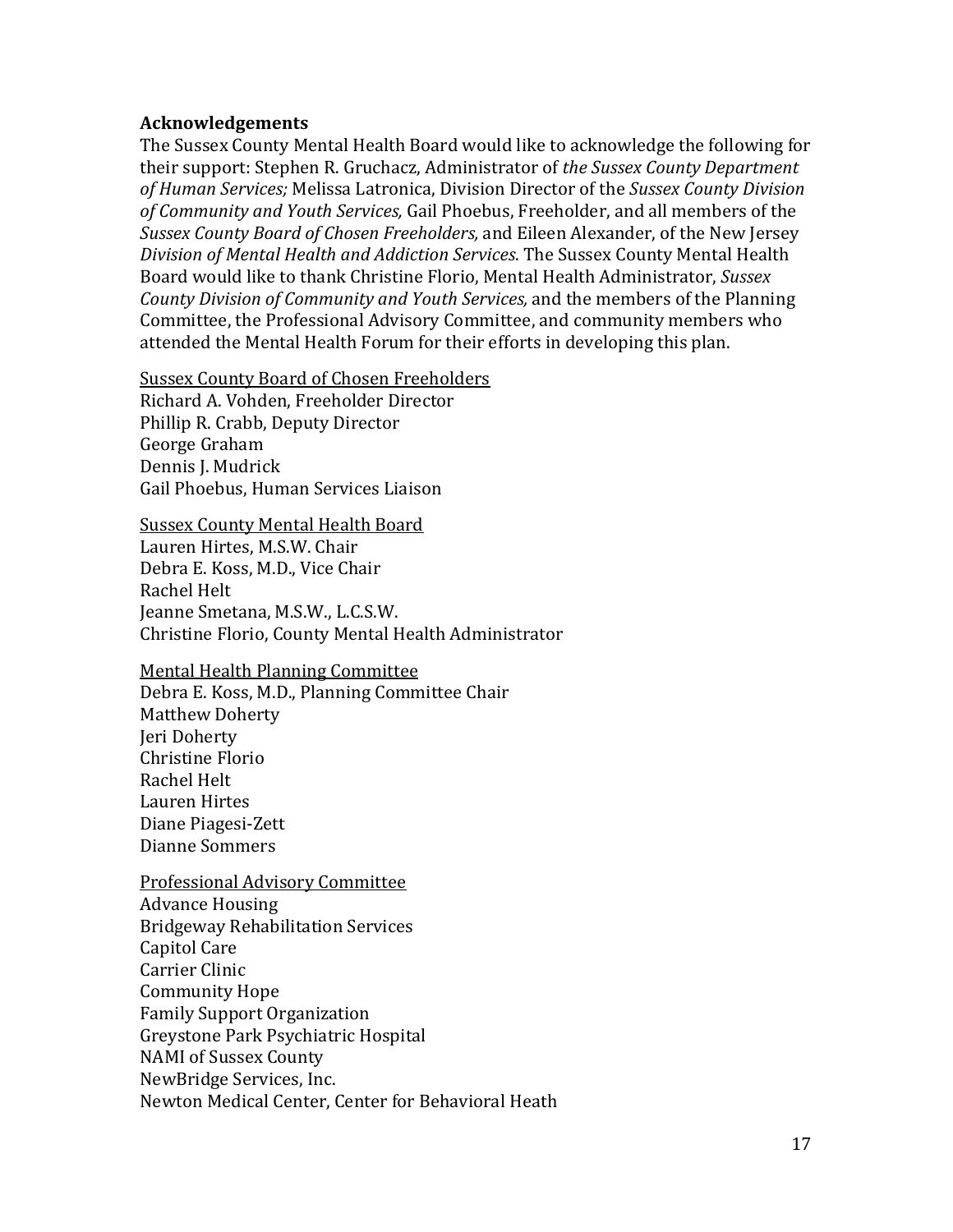Partnership for Social Services Project Self-Sufficiency Saint Clare's Intensive Family Support Services Sussex County Division of Social Services A Way to Freedom

## **County Resources**

#### **2012 Sussex County Human Services Needs Assessment**

[http://www.sussex.nj.us/documents/dhs/2012-human-services-needs](http://www.sussex.nj.us/documents/dhs/2012-human-services-needs-assessment-web.pdf)[assessment-web.pdf](http://www.sussex.nj.us/documents/dhs/2012-human-services-needs-assessment-web.pdf)

**MorrisSussexResourceNet** – a free web tool providing a wide range of information about support, resources and services for families in Morris and Sussex County [www.morrisussexresourcenet.org](http://www.morrisussexresourcenet.org/)

**NJ Mental Health Cares Helpline** – New Jersey's mental health information and referral service 877-294-HELP (4357) [www.mhanj.org/nj-mental-health-cares-helpline](http://www.mhanj.org/nj-mental-health-cares-helpline)

**NJ211** – provides comprehensive information and referral services about a variety of issues including mental health resources http://search.nj211.org/

**Sussex County Website** – including information about the Department of Human Services and Division of Community and Youth Services [www.sussex.nj.us](http://www.sussex.nj.us/)

#### **Sussex County Mental Health Board**

http://www.sussex.nj.us/Cit-e-Access/webpage.cfm?TID=7&TPID=13638

#### **References**

1. *NIMH: The numbers count – Mental Disorders in America*. National Institute of Health available at www.nimh.nih.gov/health/publications/The-numbers-countmental-health-disorders-in-america/

2. National Health & Nutrition Examination Survey, 2010

3. National Co-morbidity Survey Replication-Adolescent Supplement, 2010

4. US Department of Health and Human Services. *Mental Health: A Report of the Surgeon General*. Rockville, Md., U.S. Department of Health and Human Services, Substance Abuse and Mental Health Services Administration, Center for Mental Health Services, 1999, pp. 408-409, 411.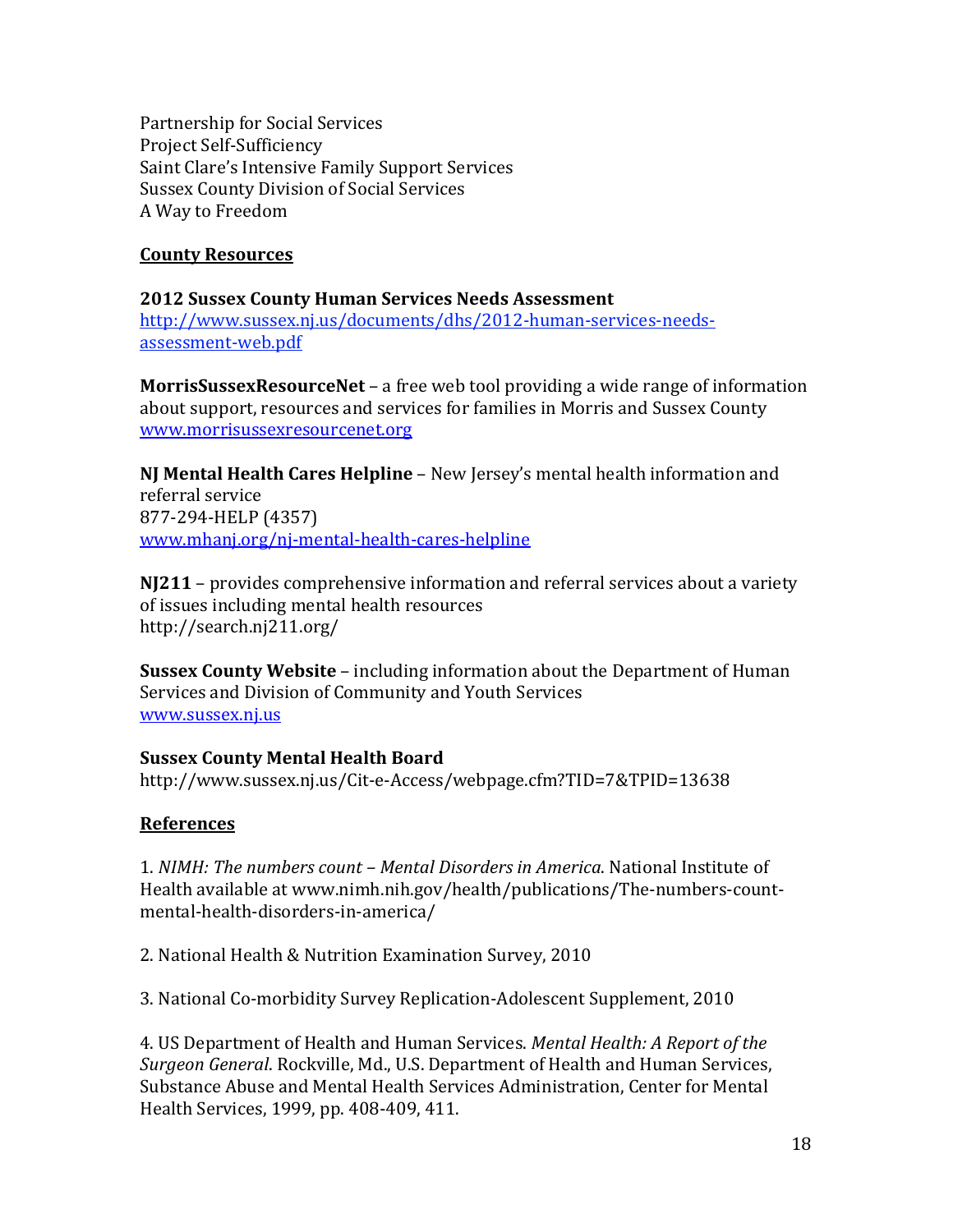5. Ibid

6. *NIMH: The numbers count – Mental Disorders in America*. National Institute of Health available a[t www.nimh.nih.gov/publicat/numbers.cfm\)](http://www.nimh.nih.gov/publicat/numbers.cfm)

7. Kessler, R. Berglund, P. Demler, O., Jin, R., Merikangas, & Walters, E. *Lifetime Prevalence and age-of-onset distributions of DSM-IV disorders in the National Co-Morbidity Survey Replication (NCSR)*. General Psychiatry, 62, June 2005, 593-602.

8. NAMI State Advocacy 2010. State Statistics: New Jersey. http://nami.org/Content/NavigationMenu/State\_Advocacy/Tools\_for\_Leaders/Med ia\_Kit\_Adult\_Data\_Appendix.pdf

9. U.S. Public Health Service*, Report of the Surgeon General's Conference on Children's Mental Health: A National Action Agenda*, (Washington, DC: Department of Health and Human Services, 2000)

10. U.S. Department of Education. Twenty-third annual report to Congress on the implementation of the Individuals with Disabilities Act, Washington, D.C., 2006.

11. National Institute of Mental Health, *"Suicide in the U.S.: Statistics and Prevention,"*  2009, [http://ww.nimh.nih.gov/health/publications/suicide-in-the-us-statistics-and](http://ww.nimh.nih.gov/health/publications/suicide-in-the-us-statistics-and-prevention/index.shtml)[prevention/index.shtml,](http://ww.nimh.nih.gov/health/publications/suicide-in-the-us-statistics-and-prevention/index.shtml) (January 25, 2010).

12. Colton, C.W. & Manderscheid, R.W. (2006, April). *Congruencies in increased mortality rates, years of potential life lost, and causes of death among public mental health clients in eight states*. Preventing Chronic Disease: Public Health Research, Practice and Policy, 3(2), 1-14.

13. Manderscheid, R. Druss, B. & Freeman E. (2007, August 15). *Data to manage the mortality crisis: Recommendations to the Substance Abuse and Mental Health Services Administration*. Washington, D.C.

14. National Institute of Health*. Suicide in the U.S.: Statistics and Prevention.* Available at www.nimh.gov/publicat/harmsway.cfm.

15. Kaplan, M.S., Huguet, N. McFarland, B., & Newsom, J.T. (2007). *Suicide among veterans: A perspective population-based study.* Journal of Epidemiology Community Health, 61(7), 619-624.

16. McIntosh , J.L. (for the American Association of Suicidology), *U.S.A. Suicide 2006: Official Final Data,* (Washington, DC: American Association of Suicidology, April 19, 2009), http://www.suicidology.org